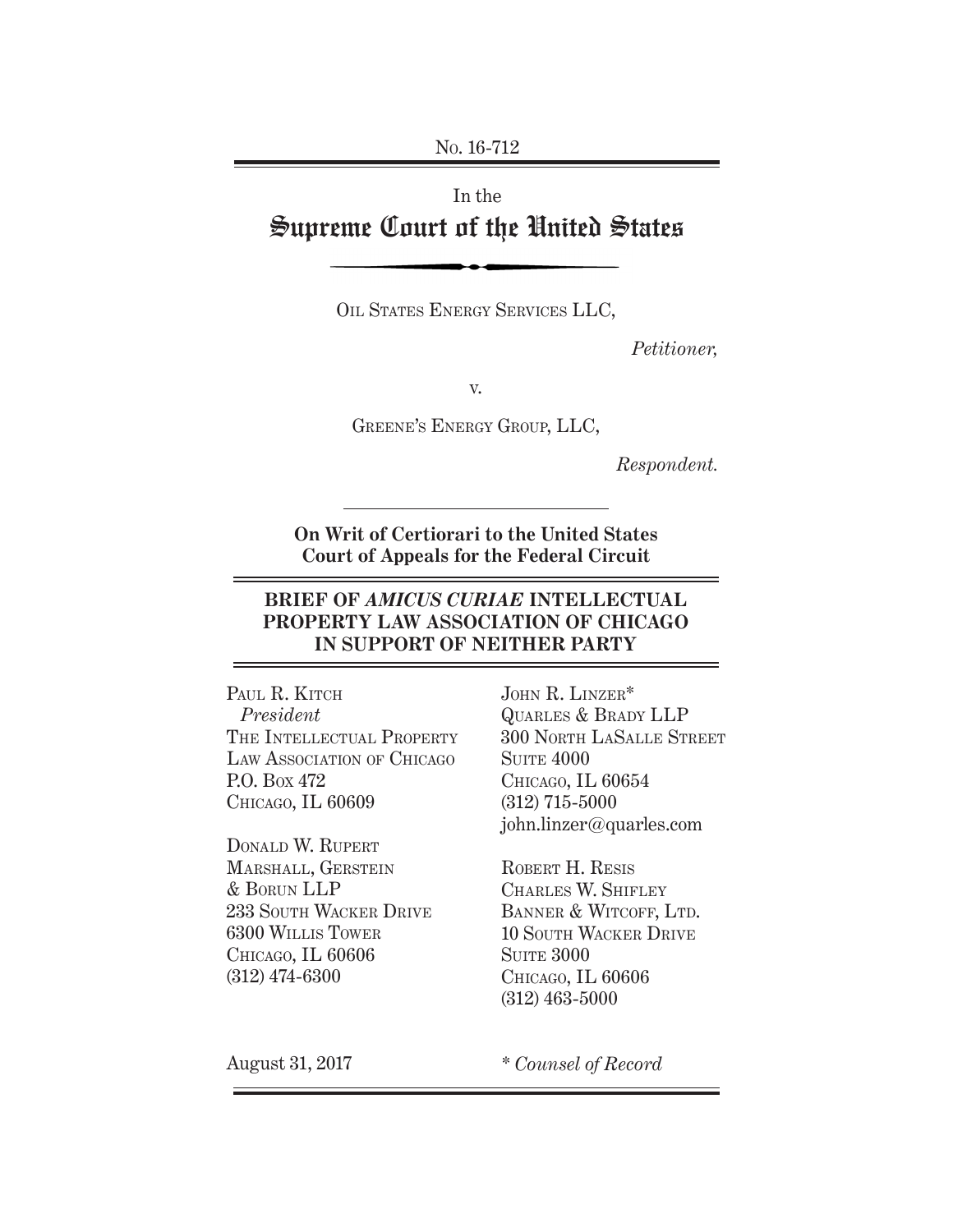# **TABLE OF CONTENTS**

| Ι.  | <b>INTEREST OF AMICUS CURIAE 1</b>                                                                                                                                                                                                 |  |  |  |
|-----|------------------------------------------------------------------------------------------------------------------------------------------------------------------------------------------------------------------------------------|--|--|--|
| H.  | <b>SUMMARY OF ARGUMENT2</b>                                                                                                                                                                                                        |  |  |  |
| HL. |                                                                                                                                                                                                                                    |  |  |  |
|     | A. The question presented affects<br>two distinct groups of patents,<br><i>i.e.</i> , those that issued before the<br>effective date of the law that<br>established <i>inter partes</i> review,<br>and those that issued after the |  |  |  |
|     | B. In the event that the Court holds<br>that <i>inter partes</i> review is<br>unconstitutional with regard to<br>the patent in suit, it should limit<br>that holding to patents issued<br>prior to the effective date of the       |  |  |  |
|     | C. For Post-AIA patents, the Court<br>ultimately may decide that<br>Congress provided for <i>inter partes</i><br>review as part of the process for<br>securing of such patents under<br>Article I, Section 8, Clause 8.  10        |  |  |  |
| IV. |                                                                                                                                                                                                                                    |  |  |  |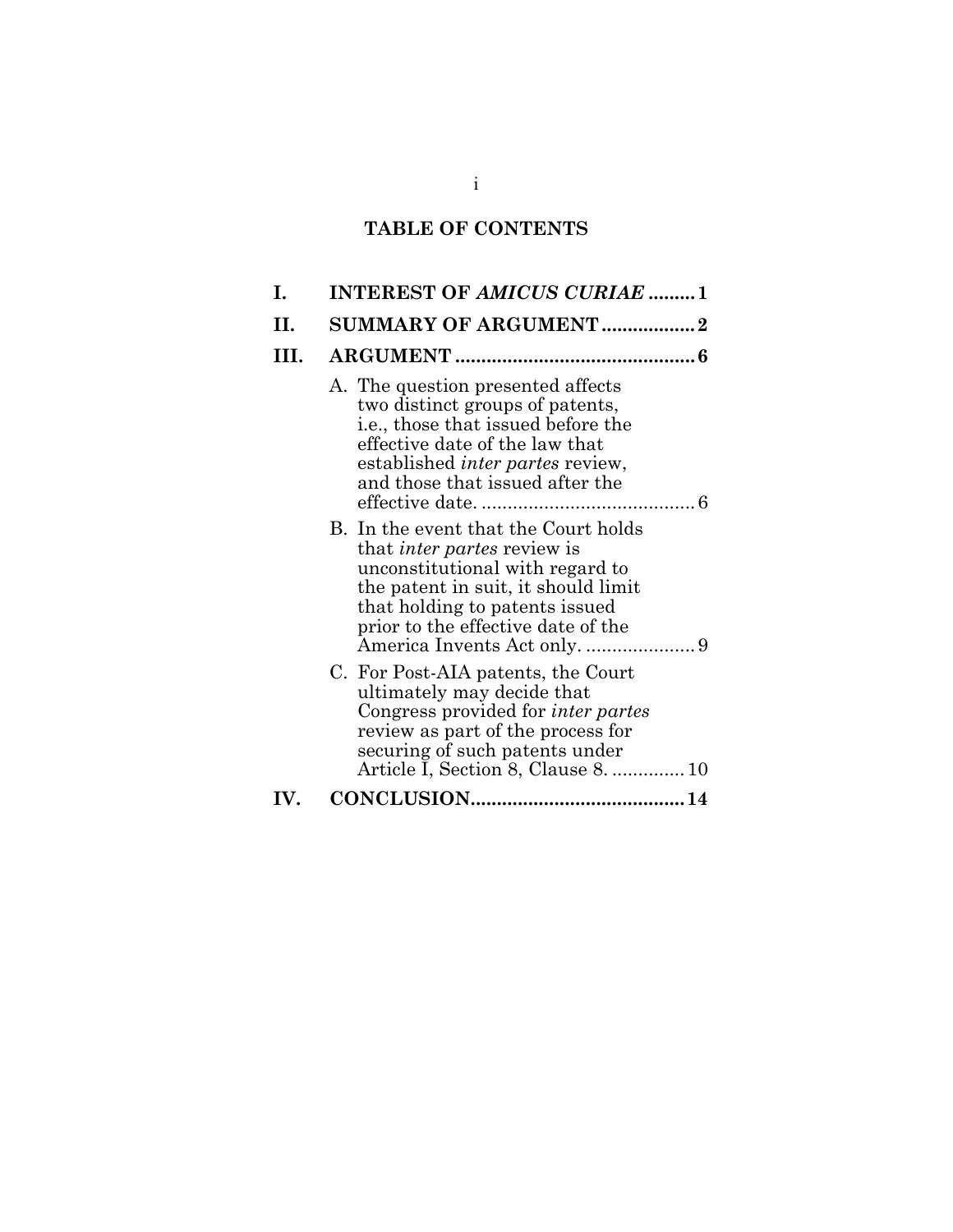## **TABLE OF AUTHORITIES**

### **Cases**

| Bonito Boats, Inc. v. Thunder Craft Boats, Inc.,          |
|-----------------------------------------------------------|
|                                                           |
| <i>Eldred v. Ashcroft, 537 U.S. 186 (2003) 11, 12, 14</i> |
| Graham v. John Deere Co., 383 U.S. 1 (1966) 10            |
| Granfinanciera SA v. Nordberg, 429 U.S. 33                |
|                                                           |
| Markman v. Westview Instruments, Inc.,                    |
|                                                           |
| Sony Corp. of Am. v. Universal City Studios, Inc.,        |
|                                                           |
|                                                           |
| United States v. Paramount Pictures, 334 U.S.             |
|                                                           |
|                                                           |

## **Constitutional Provisions**

|--|--|--|--|

#### **Statutes**

| 35 U.S.C. $\frac{154(b)(2)(B) \dots (266(b)(26)(B)}{266(b)(26)(B) \dots (266(b)(B) \dots (266(b)(B) \dots (266(b)(B) \dots (266(b)(B) \dots (266(b)(B) \dots (266(b)(B) \dots (266(b)(B) \dots (266(b)(B) \dots (266(b)(B) \dots (266(b)(B) \dots (266(b)(B) \dots (266(b)(B) \dots (266(b)(B) \dots (266(b)(B) \dots (266(b)(B) \dots (266(b)(B) \dots (266(b)(B) \dots (2$ |  |
|------------------------------------------------------------------------------------------------------------------------------------------------------------------------------------------------------------------------------------------------------------------------------------------------------------------------------------------------------------------------------|--|
|                                                                                                                                                                                                                                                                                                                                                                              |  |
|                                                                                                                                                                                                                                                                                                                                                                              |  |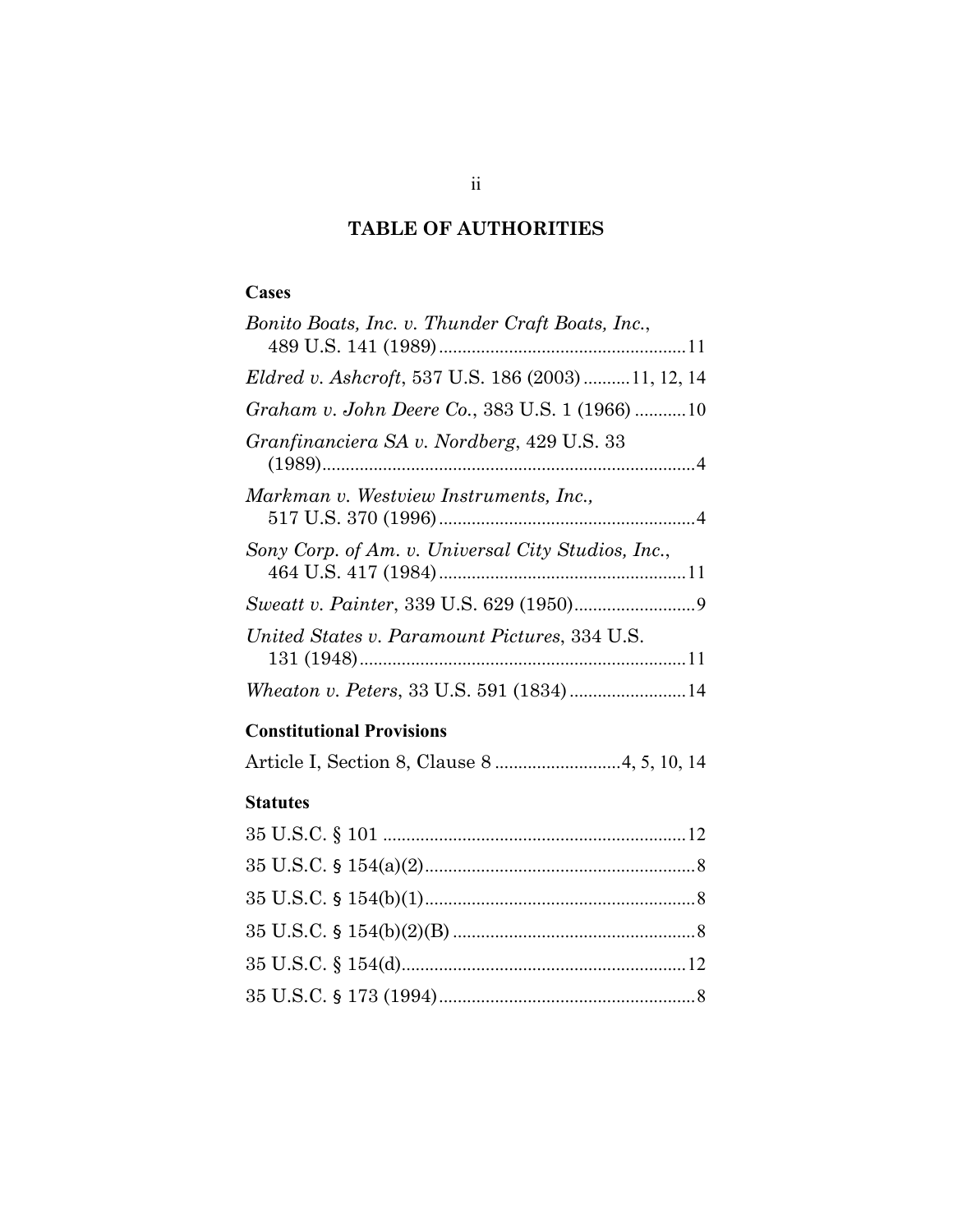| 8                                                                                                                                                      |
|--------------------------------------------------------------------------------------------------------------------------------------------------------|
| <b>Public Laws</b>                                                                                                                                     |
| Pub. L. 112–29, § 6(c)(2), Sept. 16, 2011, 125                                                                                                         |
| <b>Regulations</b>                                                                                                                                     |
|                                                                                                                                                        |
| <b>Other Authorities</b>                                                                                                                               |
| Associated Press, Chief Justice Says His Goal Is<br>More Consensus on Court, 155 N.Y. Times                                                            |
| Petition for a Writ of Certiorari, <i>Oil States</i><br>Energy Services, LLC v Greene's Energy<br><i>Group</i> , LLC, No. 16-712 (U.S. Nov. 23, 2016)6 |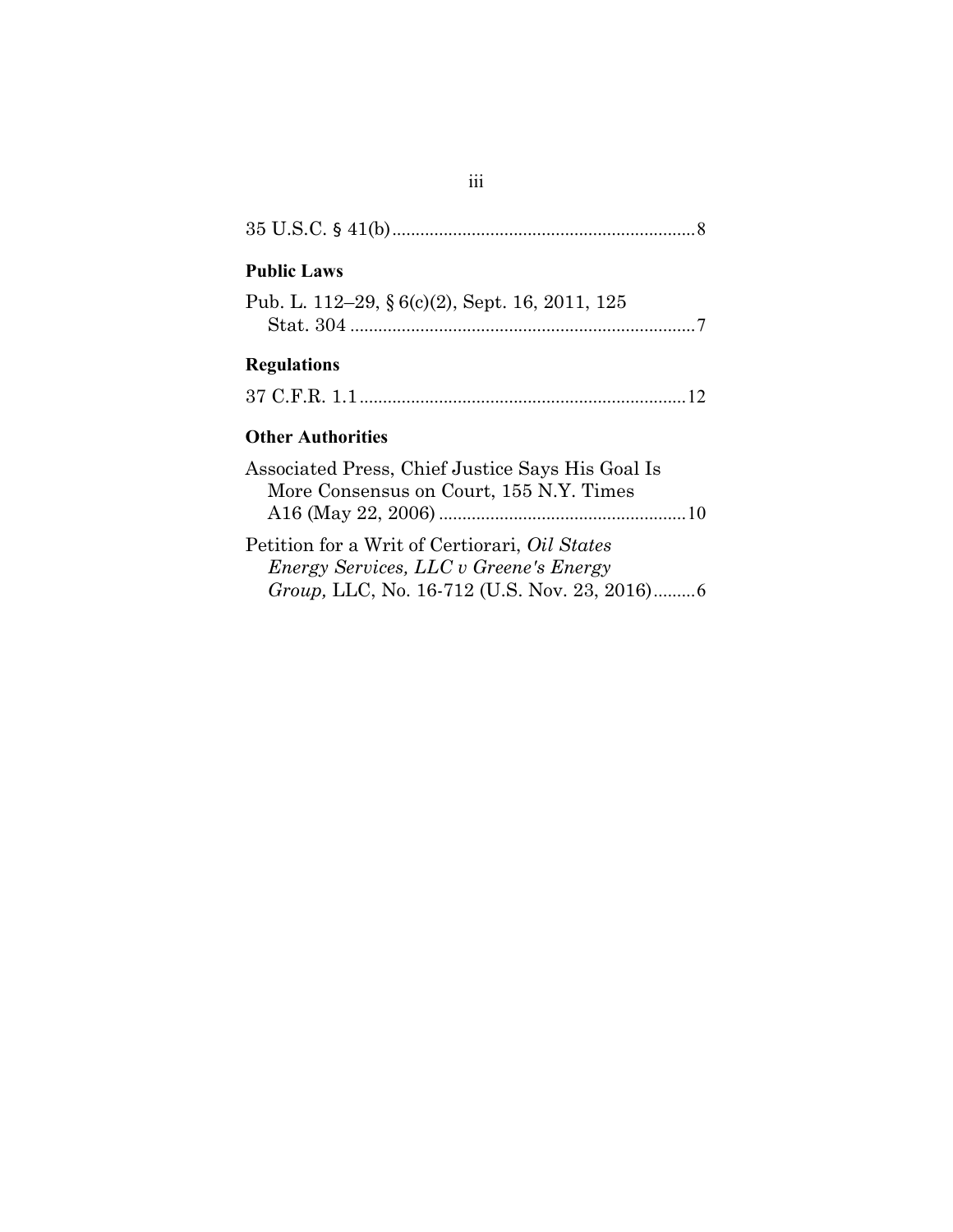#### I. **INTEREST OF** *AMICUS CURIAE*

 $\overline{a}$ 

The Intellectual Property Law Association of Chicago ("IPLAC") submits this brief as *amicus curiae*, but in support of neither party on the ultimate merits of the case.1,2,3,4 Founded in 1884,

<sup>1</sup> Pursuant to Supreme Court Rule 37.6, no counsel for a party authored this brief in whole or in any part, no such counsel or a party made a monetary contribution intended to fund the preparation or submission of the brief, and no person other than the *amicus curiae*, its members, or its counsel, made such a monetary contribution.

<sup>2</sup> In addition to the required statement of footnote 1, IPLAC adds that after reasonable investigation, IPLAC believes that (a) no member of its Board or Amicus Committee who voted to prepare this brief, or any attorney in the law firm or corporation of such a member, represents a party to this litigation in this matter, (b) no representative of any party to this litigation participated in the authorship of this brief, and (c) no one other than IPLAC, or its members who authored this brief and their law firms or employers, made a monetary contribution to the preparation or submission of this brief.

<sup>3</sup> Pursuant to Supreme Court Rule 37.2, the petitioner and respondents gave blanket consent to the filing of *amicus curiae* briefs.

<sup>4</sup> Although over 30 federal judges are honorary members of IPLAC, none of them was consulted or participated in any way regarding this brief.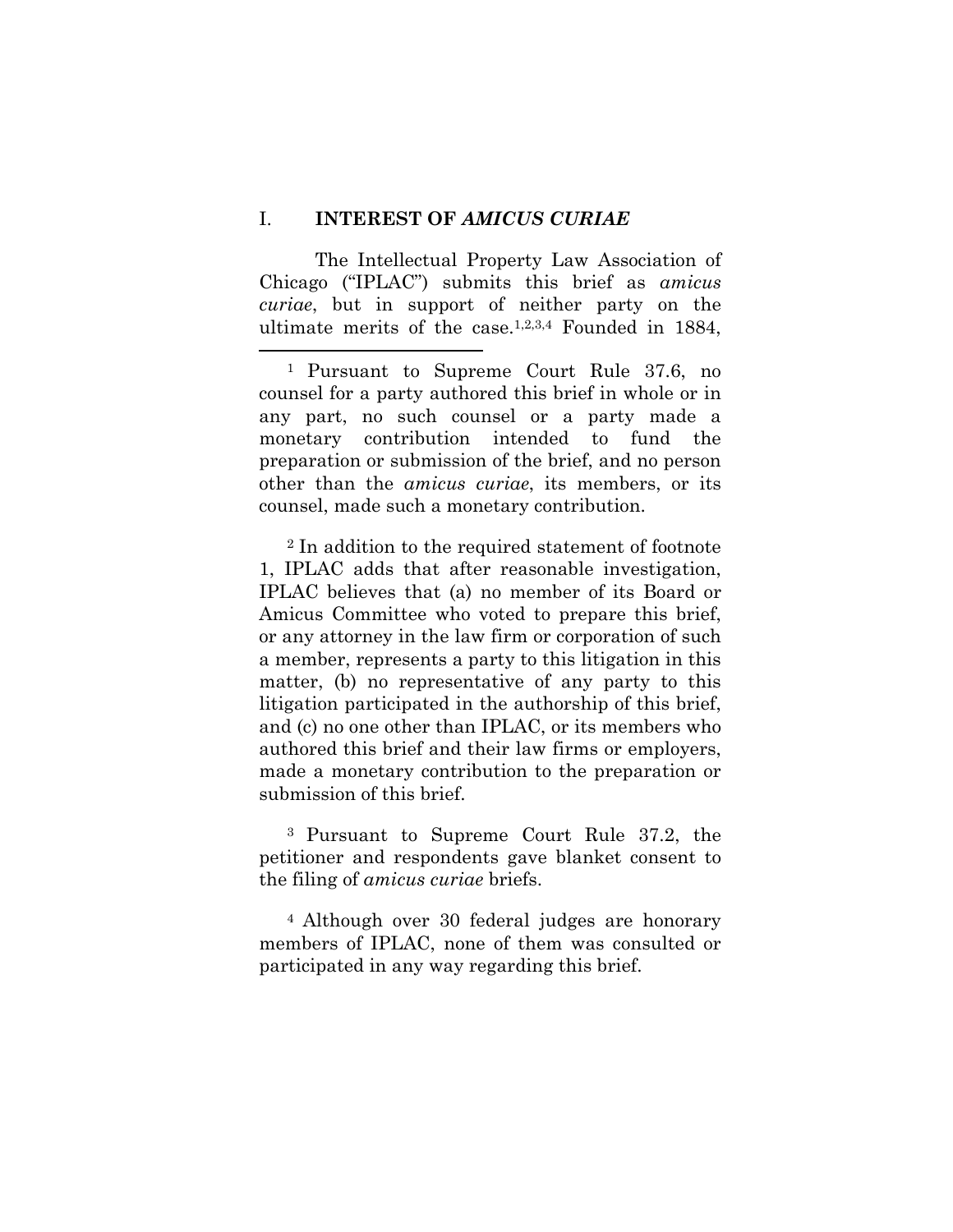the Intellectual Property Law Association of Chicago is the country's oldest bar association devoted exclusively to intellectual property matters. Located in Chicago, a principal locus and forum for the nation's authors, artists, inventors, scholarly pursuits, arts, creativity, research and development, innovation, patenting, and patent litigation, IPLAC is a voluntary bar association of over 1,000 members with interests in the areas of patents, trademarks, copyrights, and trade secrets, and the legal issues they present. Its members include attorneys in private and corporate practices before federal bars throughout the United States, as well as the U.S. Patent and Trademark Office and the U.S. Copyright Office. IPLAC represents both patent holders and other innovators in roughly equal measure. In litigation, IPLAC's members are split roughly equally between plaintiffs and defendants. As part of its central objectives, IPLAC is dedicated to aiding in the development of intellectual property law, especially in the federal courts.

#### II. **SUMMARY OF ARGUMENT**

Approximately 1.6 million patents may deserve an analysis the parties have not discussed and that may be different from the analysis necessary to decide this case.

The *inter partes* review ("IPR") procedure of the Leahy-Smith America Invents Act ("AIA") became effective on September 16, 2012. The AIA and that *inter partes* procedure changed much of the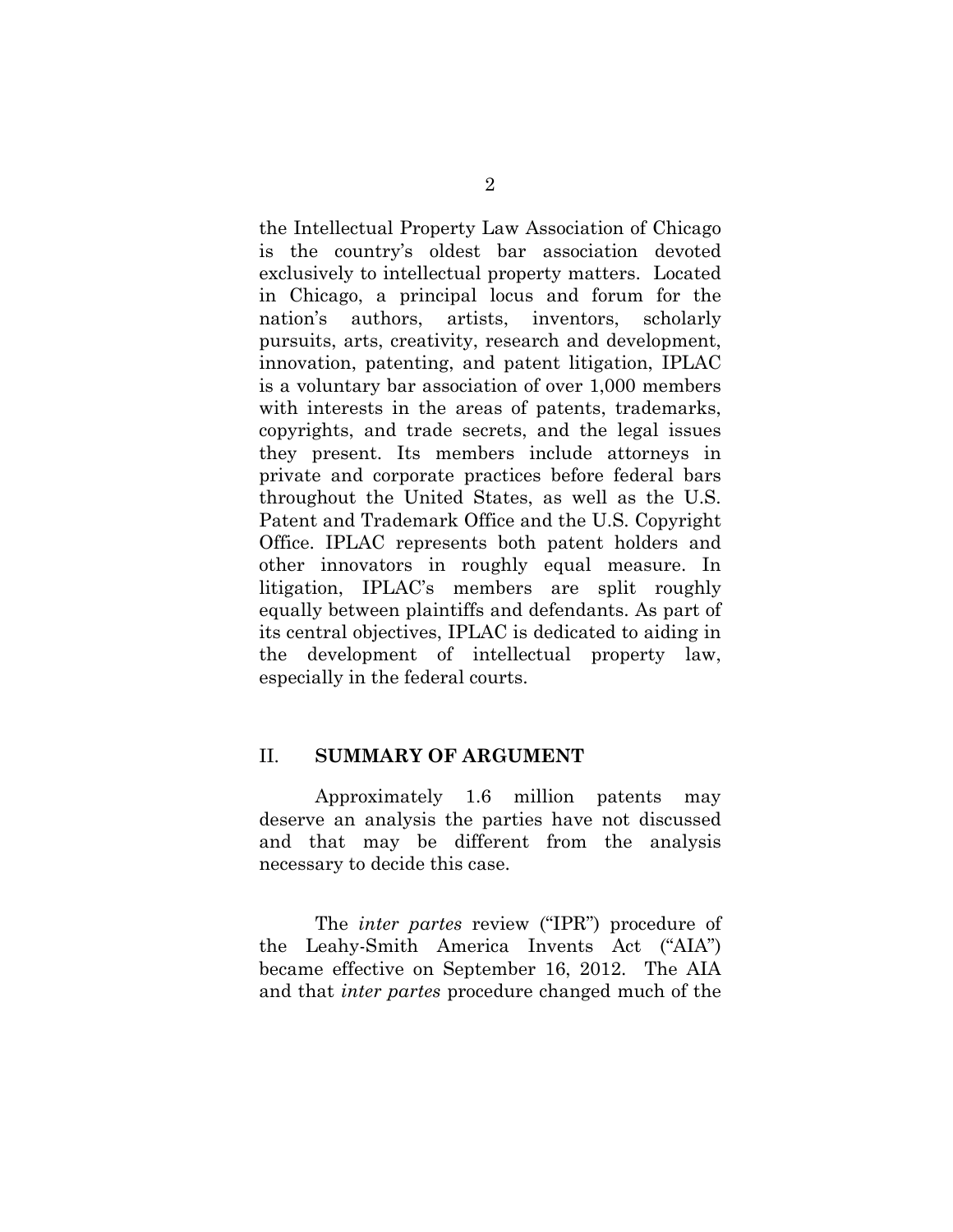U.S. patent statutory law. One significant change was permitting the U.S. Patent and Trademark Office ("USPTO"), and not Article III judges, to institute proceedings to consider and rule on the validity of issued patents. The constitutionality of those proceedings forms the crux of the parties' arguments.

Not discussed by the parties, however, is the possibility that the Court's ruling may affect two distinct groups of patents for which different treatment may be warranted, even though the patent in suit only belongs to one of those groups. Those patents are divided by a bright line – the September 16, 2012, effective date of the *inter partes* review statutes. For this brief, we identify those groups as the "Pre-AIA Patents," meaning those patents that issued prior to September 16, 2012, and the "Post-AIA Patents," meaning those patents issuing after September 16, 2012. There are approximately 2.5 million unexpired patents in the Pre-AIA Patent group and about 1.6 million patents in the Post-AIA group.

The patent in suit, which issued in 2001, i.e., prior to the September 16, 2012, effective date of *inter partes* review legislation is in the Pre-AIA Patents group. For this patent and those in its group, it is appropriate for the Court to consider whether the AIA's *inter partes* provisions are constitutional.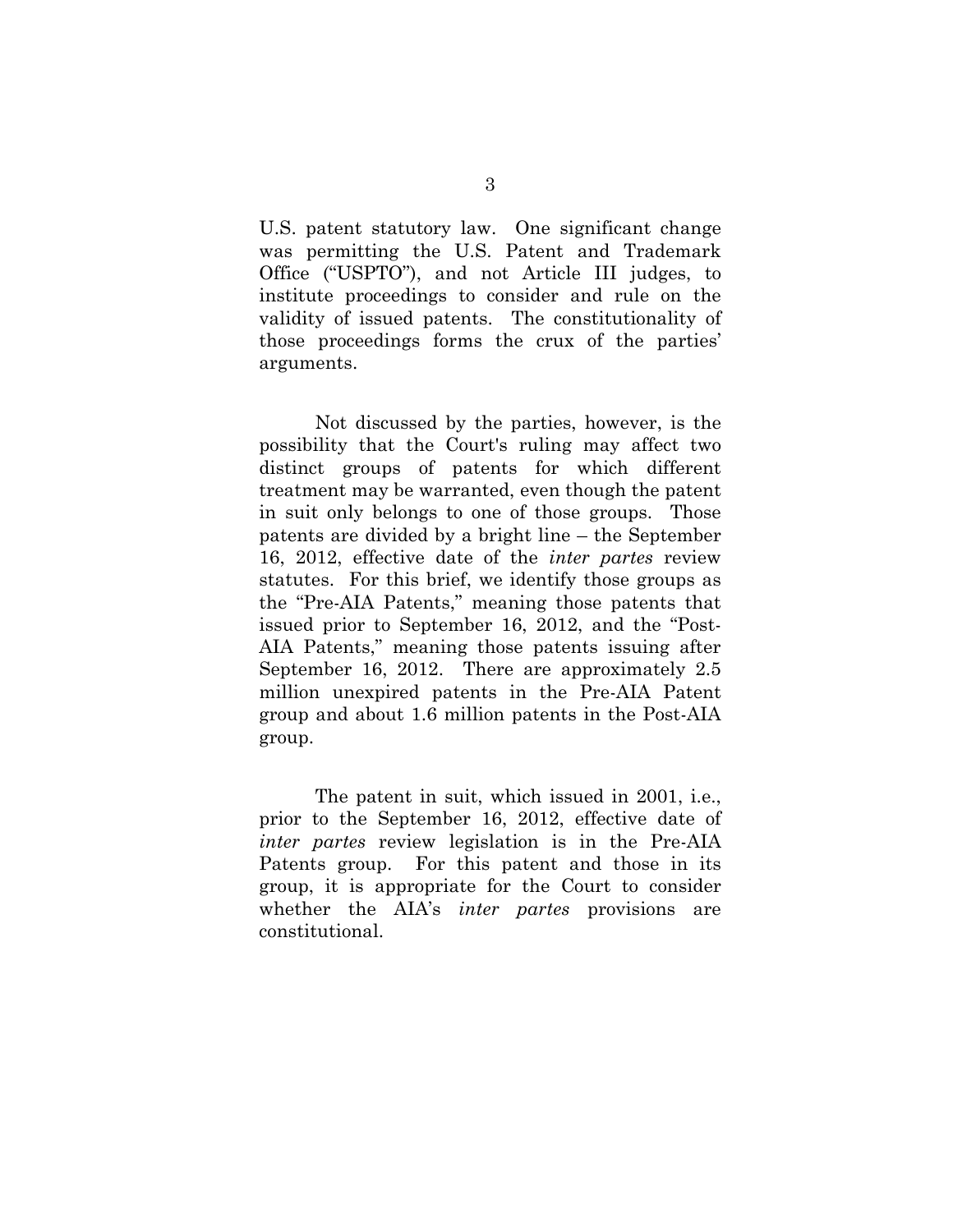Thus, the Court can assess its jurisprudence on public rights versus private rights, as grappled with in *Granfinanciera* and related cases, e.g., parsing apart whether *inter partes* reviews result from Congress creating a private right working from a valid legislative purpose that is so closely integrated into a public regulatory scheme as to be a matter appropriate for agency resolution with limited involvement by the Article III judiciary. *Granfinanciera SA v. Nordberg*, 429 U.S. 33, 54-55 (1989). It can re-analyze its earlier *Markman* study of validity actions in English common law to determine whether such actions included a right to jury trial. *Markman v. Westview Instruments, Inc.*, 517 U.S. 370, 380-81 (1996). It can determine whether *inter partes* review improperly retroactively extinguishes existing patent rights.

But the Court may resolve this case more simply for the Post-AIA Patents. For these "modern" patents, a simple way to resolve the issue of this case would be to leave it for another day, e.g., for a decision whether *inter partes* review now is understood by all those seeking patents to be part of the process by which exclusive rights are secured to inventors pursuant to Article I, Section 8, Clause 8 ("the Copyright and Patent Clause") of the Constitution. In their case, the "issue" aspect of the Post-AIA Patents' "issue" dates may not necessarily be a "release" date from the jurisdiction of the Director of the USPTO or a release from further processes associated with their securement of rights. Instead, it might be characterized as an "issue-from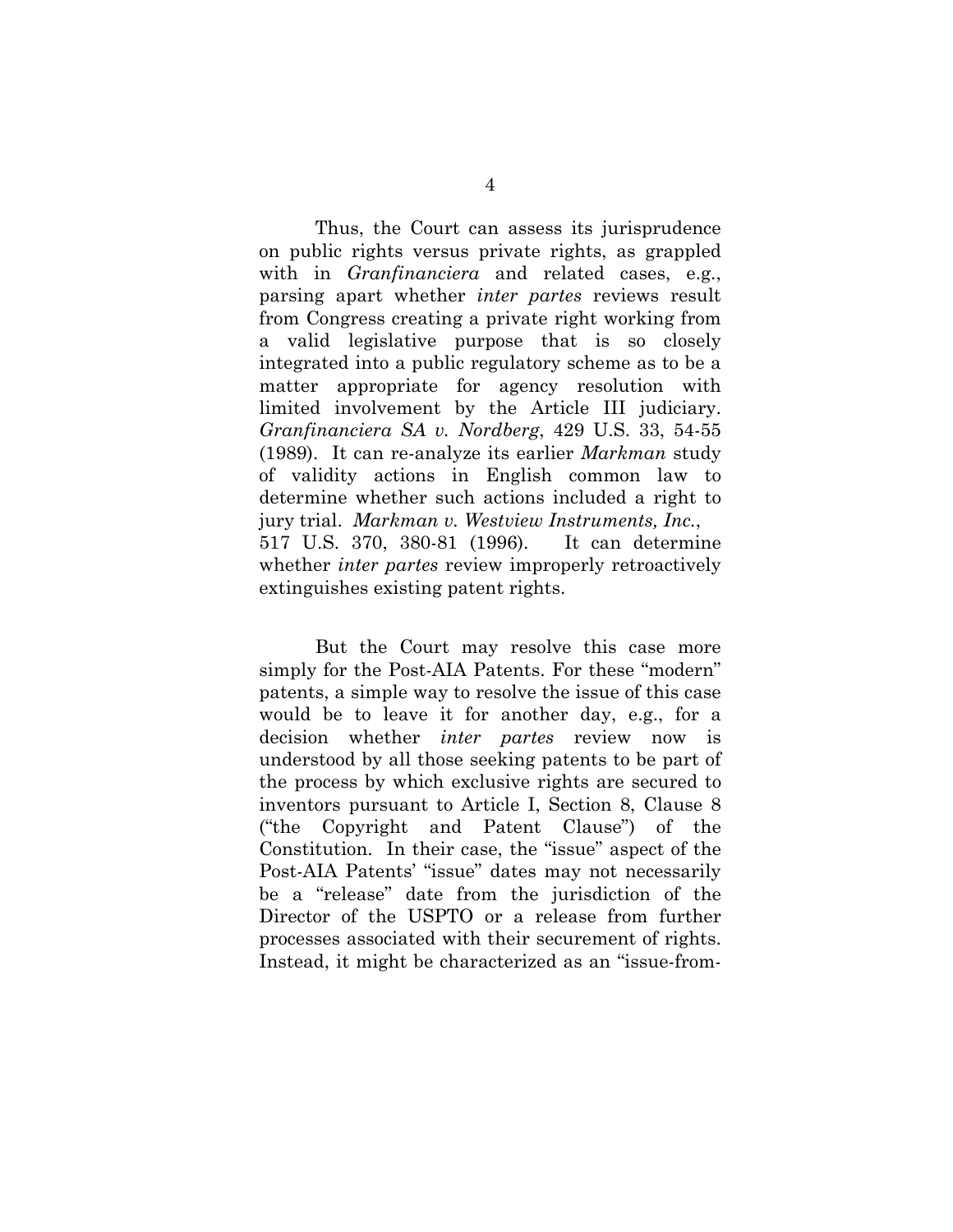examination … while-subject-to-further-processes-ofsecurement" issue date.

Thus, if *inter partes* review was found to be among the processes of *securing* rights, free from concerns about the retroactivity of the *inter partes* review legislation, the Court might conclude that the Post-AIA Patents that issued after September 16, 2012, are subject to that review because of Article I, Section 8, Clause 8's grant of Constitutional power to Congress and the Court's related judicial deference in view of that grant. Those Post-AIA Patents might be subject to a future analysis and a conclusion that they are constitutionally subject to *inter partes* review without juries or Article III judges, because *inter partes* review as to them is simply among the processes by which patents are now secured, pursuant to Congress's Constitutional right to establish the securement process.

Because the patent involved in this case issued 11 years before the effective date of the *inter partes* review legislation, this case should be constrained to deciding whether the *inter partes* statute can be constitutionally applied in a retroactive manner to affect pre-existing patent rights. As a corollary and consequence, this case is not the proper vehicle to address the constitutionality of the *inter partes* review legislation as related to Post-AIA Patents.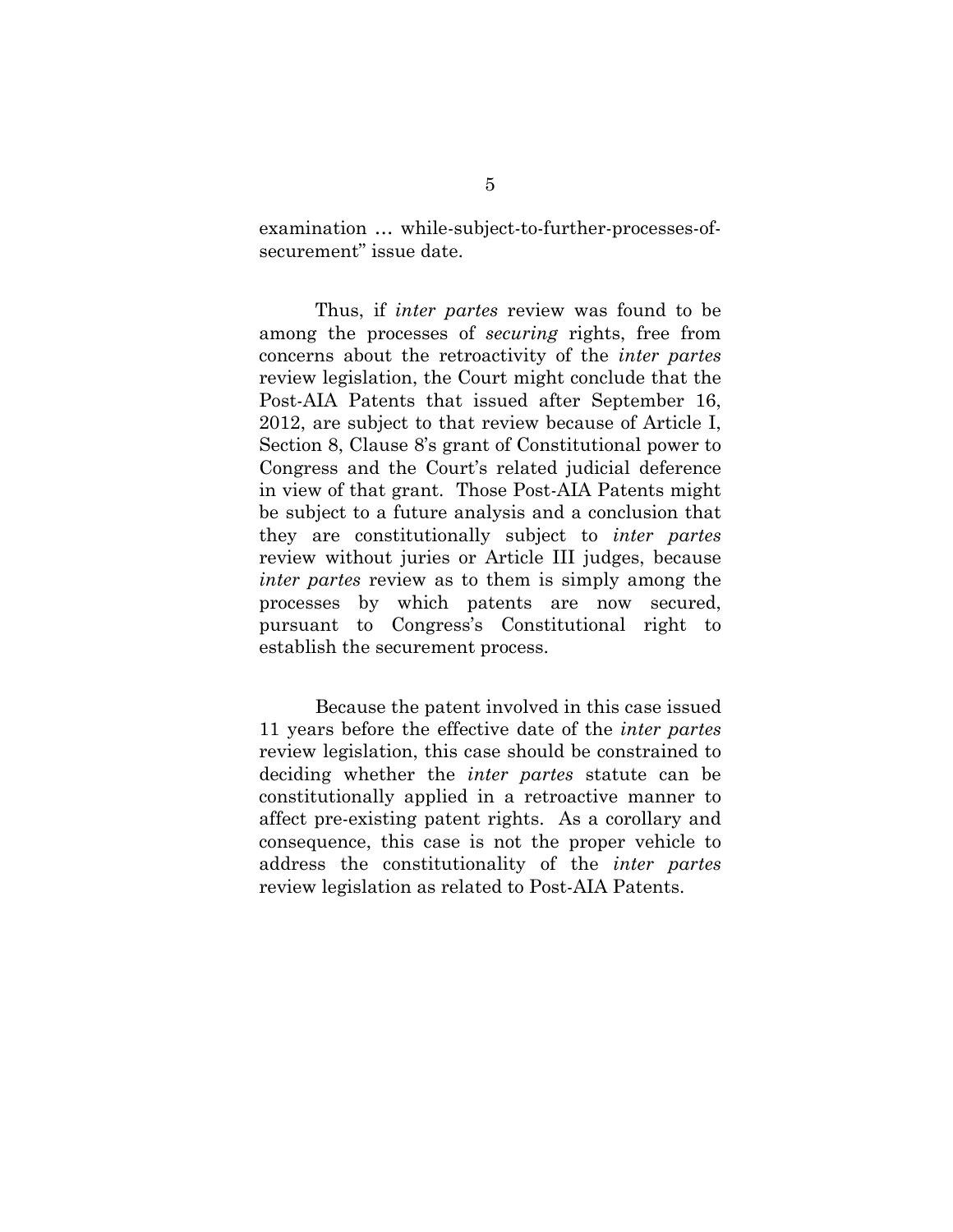#### III. **ARGUMENT**

A. **The question presented affects two distinct groups of patents, i.e., those that issued before the effective date of the law that established** *inter partes* **review, and those that issued after the effective date.** 

The question for the Court, as presented in Oil States Energy Services' petition, is:

> "Whether *inter partes* review—an adversarial process used by the Patent and Trademark Office (PTO) to analyze the validity of existing patents—violates the Constitution by extinguishing private property rights through a non-Article III forum without a jury."

Petition for a Writ of Certiorari, *Oil States Energy Services, LLC v Greene's Energy Group,* LLC, No. 16- 712 (U.S. Nov. 23, 2016).

That question expressly requests that the Court decide the constitutionality of *inter partes* review with regard to all "existing patents," regardless of when they were issued.

Congress first provided for *inter partes* review in the AIA, which became law on September 16, 2011, and which provided for the IPR provisions to become effective one year later, on September 16, 2012. In enacting the AIA, Congress expressly indicated that a patent's issue date is not a factor in determining whether that patent is eligible for IPR.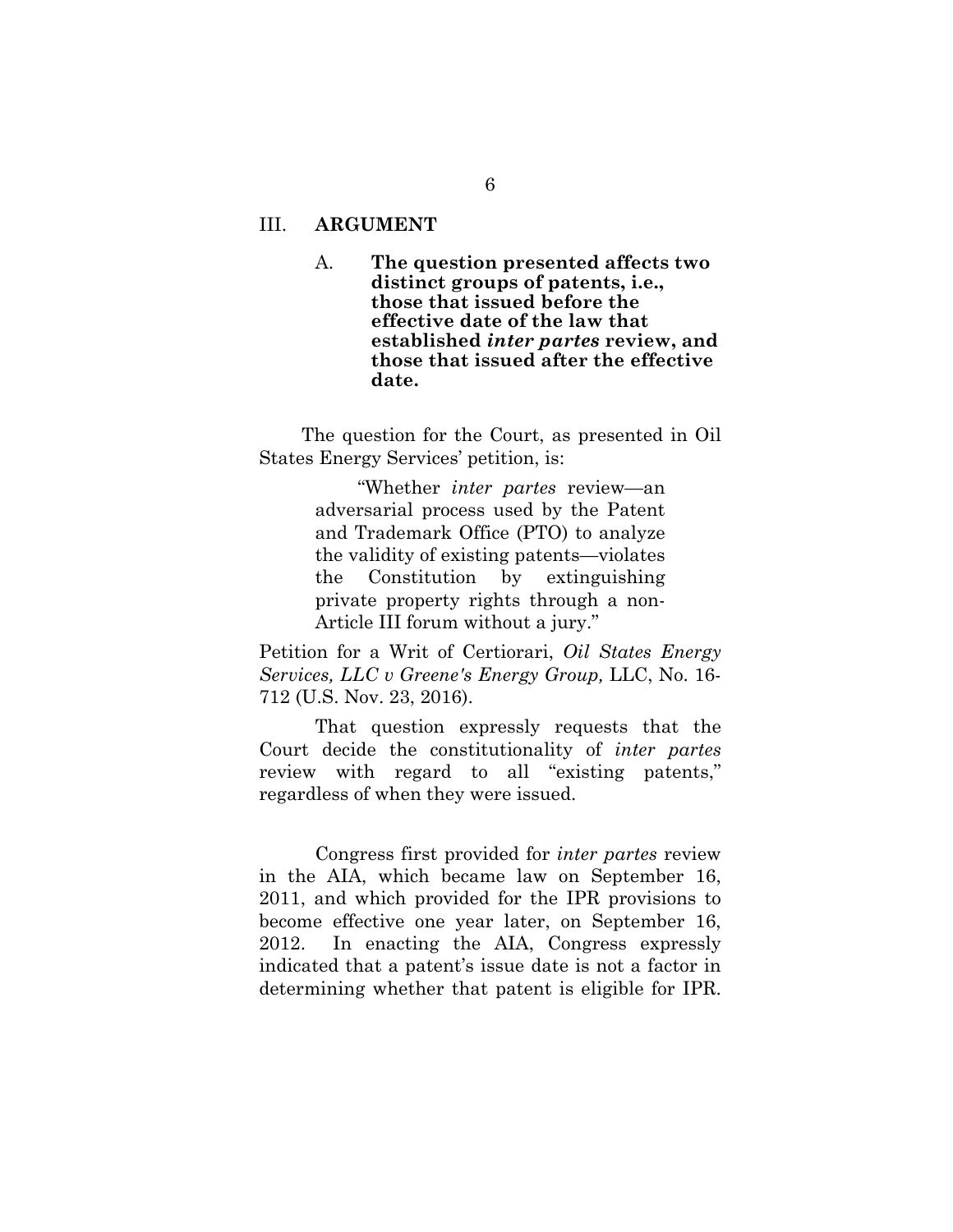*See* Pub. L. 112–29, § 6(c)(2), Sept. 16, 2011, 125 Stat. 304 (instructing that the provisions governing IPRs "shall apply to any patent issued before, on, or after" the September 16, 2012, effective date of the  $AIA$ ).<sup>5</sup>

The patent in suit, i.e., U.S. patent 6,179,053, issued on January 30, 2001, placing it in the Pre-AIA Patents group. Roughly 2.5 million patents fall into this group.6 In contrast, almost 1.6 million patents

 $\overline{a}$ 

<sup>6</sup> *See* http://patft.uspto.gov/netacgi/nph-Parser? Sect1=PTO2&Sect2=HITOFF&u=%2Fnetahtml%2F PTO%2Fsearch-adv.htm&r=0&f=S&l=50&d=PTXT& RS=%28%28APD%2F19970824-%3E2012091916+ AND+ISD%2F19970824-%3E20120916%29+AND+ %28%28APT%2F1+OR+APT%2F2%29+OR+APT%2F 6%29%29&Refine=Refine+Search&Query=%28%28A PD%2F8%2F24%2F1997-%3E9%2F16%2F2012%29+ AND+%28ISD%2F8%2F24%2F1997-%3E9%2F16% 2F2012%29+AND+%28APT%2F1+OR+APT%2F2+O R+APT%2F6%29%29+OR+%28%28ISD%2F9%2F16 %2F1998-%3E9%2F16%2F2012%29+ AND+APT%2F 4%29. This search query includes all utility, plant, and reissue patents that were issued prior to September 16, 2012, and filed within twenty (20) years of that date, as patent term at the time the AIA was implemented was twenty (20) years from

<sup>5</sup> The USPTO issues patents on Tuesdays. The September 16, 2011, signing date of the AIA was a Friday, and the September 16, 2012, effective date of the AIA was a Sunday, such that no patents issued on either day.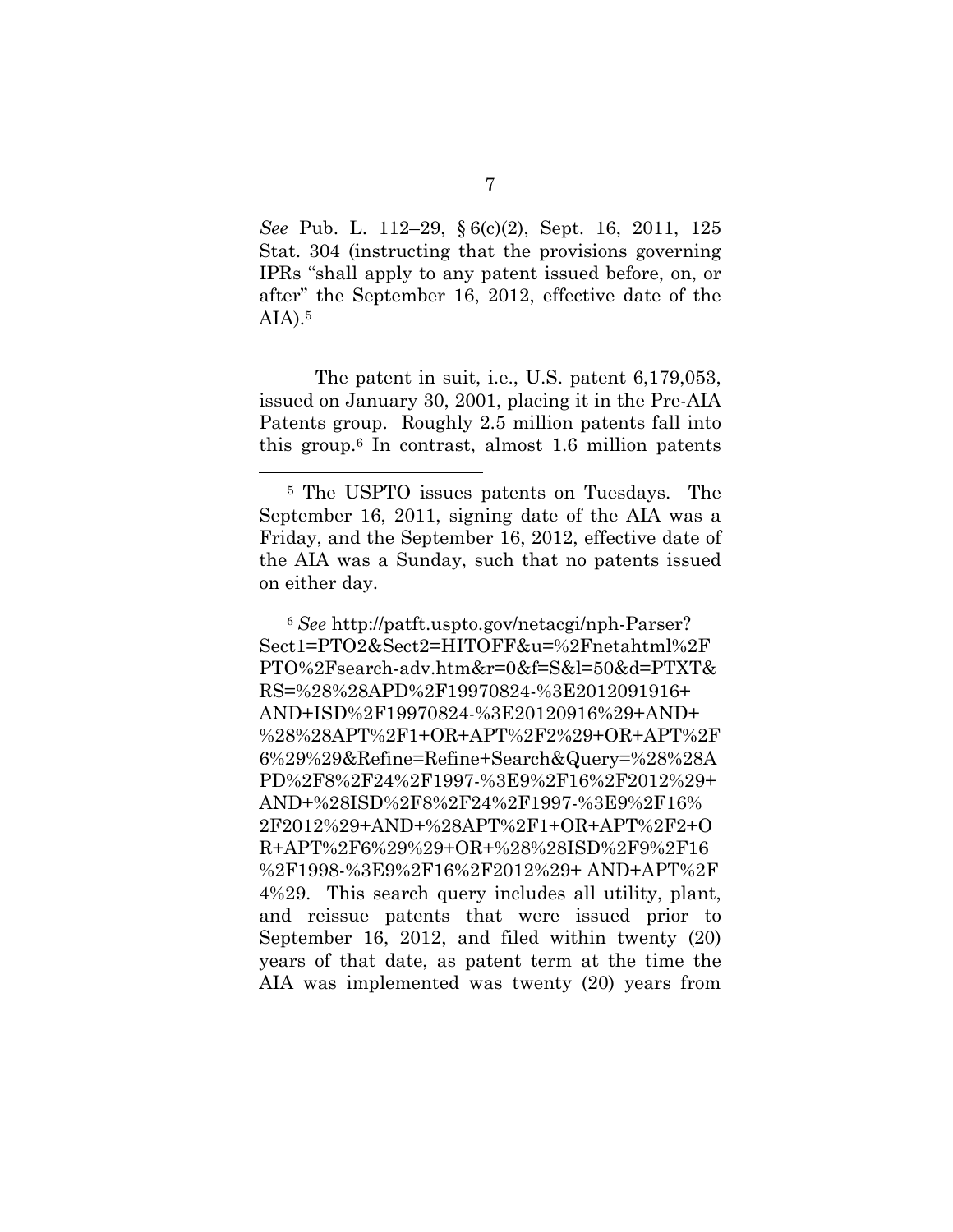fall into the Post-AIA Patents group, having issued since that effective date.7 Should the Court decide that *inter partes* review is constitutional with regard to the patent in suit and, by extension, to each of the other 2.5 million Pre-AIA Patents, it naturally follows that *inter partes* review would be

1

the date of filing.  $35 \text{ U.S.C. }$  §  $154(a)(2)$ . It also includes design patents that were issued within fourteen (14) years of September 16, 2012, as design patents at that time had a term of fourteen (14) years from issuance. 35 U.S.C. § 173 (1994). This approximation excludes additional earlier-filed patents that benefitted from patent term adjustment, *see* 35 U.S.C. § 154(b)(1), but it includes patents that lapsed for failure to pay maintenance fees, *see* 35 U.S.C. § 41(b), and patents that expired early by virtue of being subject to a terminal disclaimer*, see* 35 U.S.C.  $\S$  154(b)(2)(B). Thus, while not exact, it gives the Court a reasonable approximation of the number of Pre-AIA patents that will be affected by the Court's decision in this case.

7 According to the USPTO's online search tools, the Office issued 1,599,739 reissue, design, plant, and utility patents between September 16, 2012, and August 22, 2017. *See* patft.uspto.gov/netacgi/nph-Parser?Sect1=PTO2&Sect2=HITOFF&u=%2Fnetaht ml%2FPTO%2Fsearch-adv.htm&r=0&p=1&f=S&l= 50&Query=ISD%2F9%2F16%2F2012->8%2F22%2F 2017&d=PTXT.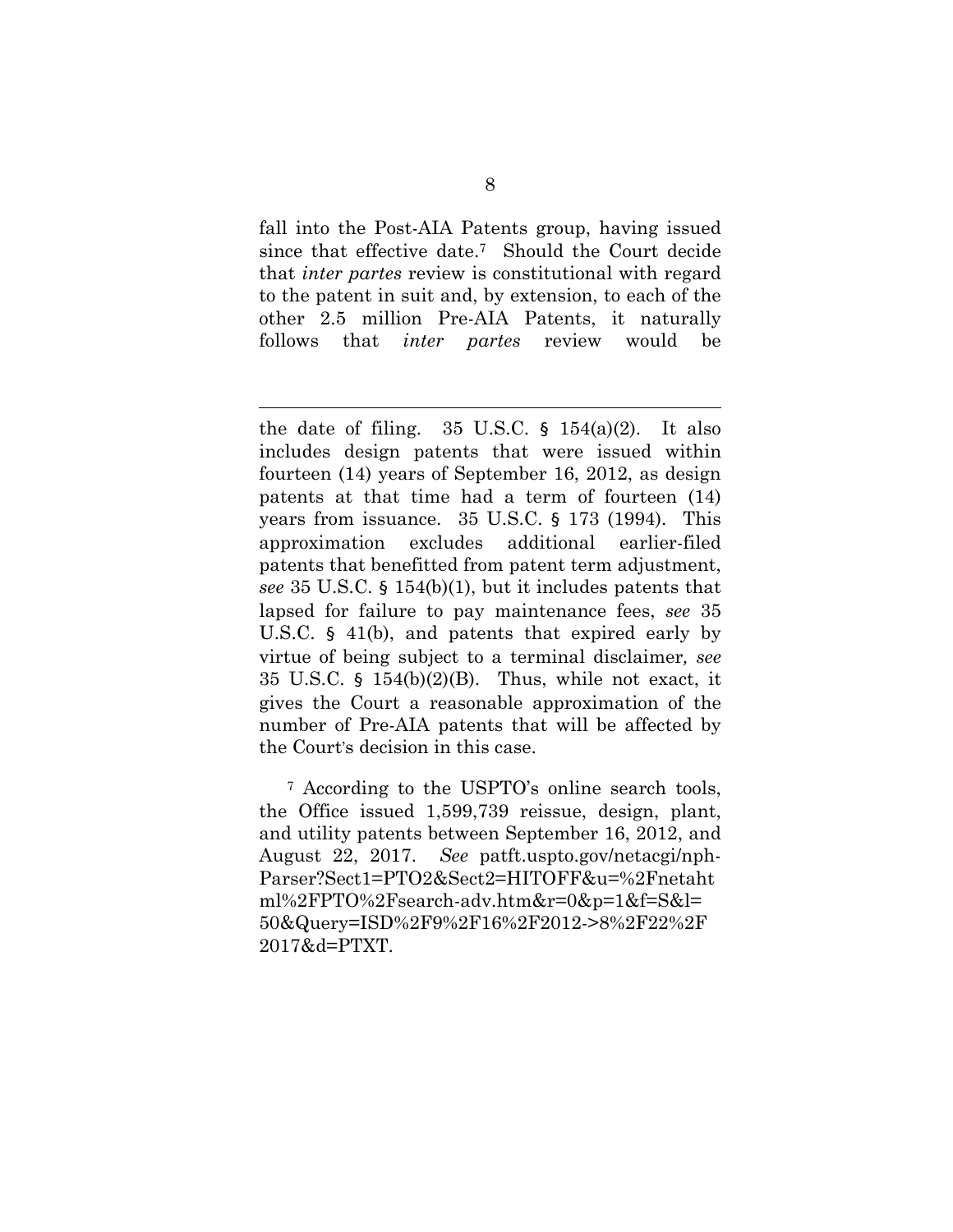constitutional with regard to the Post-AIA Patents as well.

Conversely, should the Court hold that *inter partes* review is not constitutional with regard to the patent in suit, the same result does not necessarily hold for Post-AIA Patents, because the two groups of patents may warrant different legal treatment. However, neither of party has addressed this scenario.

> B. **In the event that the Court holds that** *inter partes* **review is unconstitutional with regard to the patent in suit, it should limit that holding to patents issued prior to the effective date of the America Invents Act only.**

It is not necessary for the Court to determine the constitutionality of *inter partes* review with regard to Post-AIA Patents in order to address the dispute in this case. Thus, in the event the Court holds that *inter partes* review is not constitutional with regard to the patent in suit, it should leave open the question with regard to Post-AIA Patents, "adher[ing] to the principle of deciding constitutional questions only in the context of the particular case before the Court" and exhibiting the "traditional reluctance to extend constitutional interpretations to situations or facts which are not before the Court." *Sweatt v. Painter*, 339 U.S. 629, 631 (1950) (holding that "this Court will decide constitutional questions only when necessary to the disposition of the case at hand, and that such decisions will be drawn as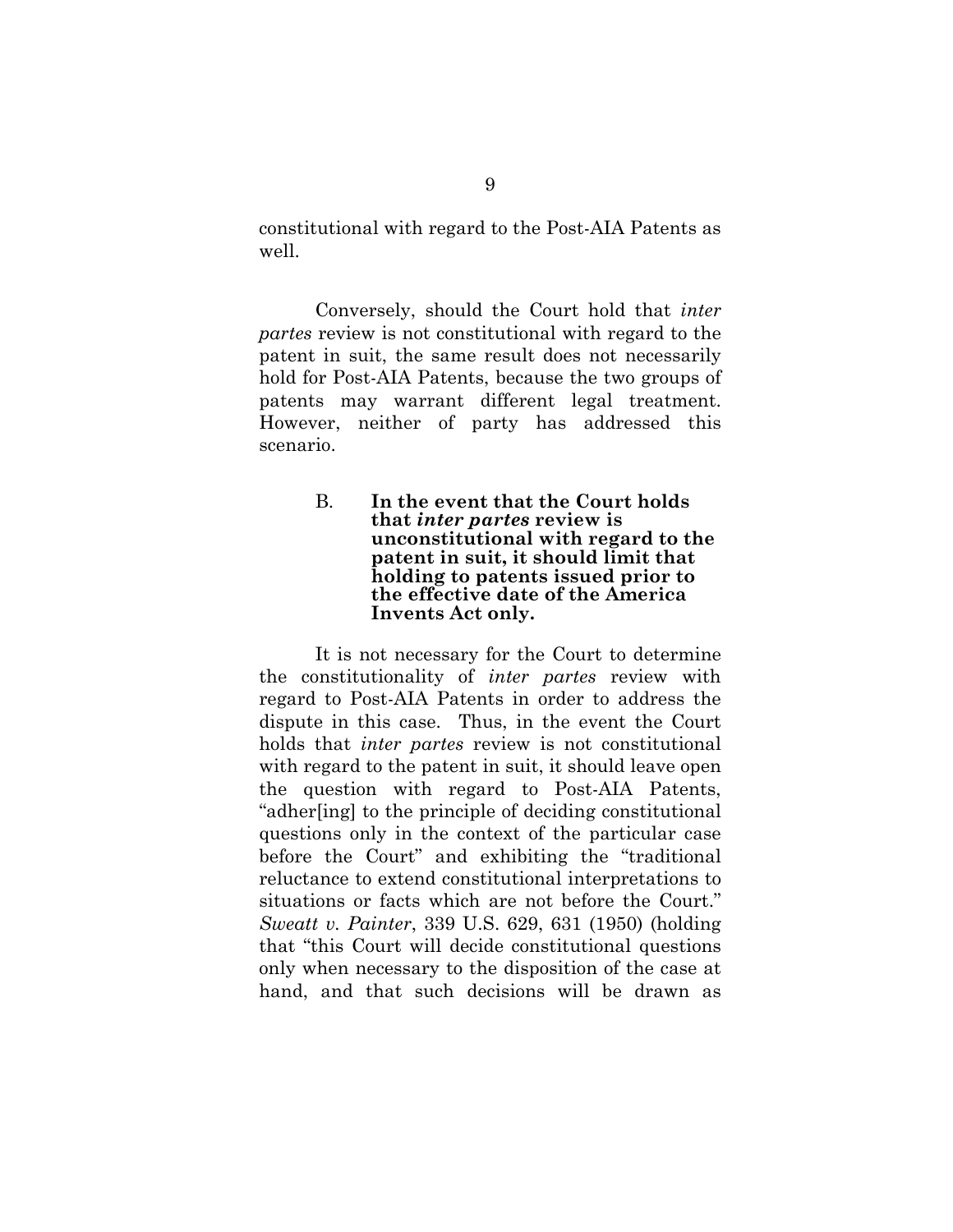narrowly as possible") (citations omitted); *see also* Associated Press, Chief Justice Says His Goal Is More Consensus on Court, 155 N.Y. Times A16 (May 22, 2006) ("If it is not necessary to decide more to a case, then in my view it is necessary not to decide more to a case." (Roberts, C.J.)).

#### C. **For Post-AIA patents, the Court ultimately may decide that Congress provided for** *inter partes* **review as part of the process for securing of such patents under Article I, Section 8, Clause 8.**

While the present case may implicate the Seventh Amendment, which provides the individual Constitutional right to trial by jury in some suits at common law (called here the "individual rights"), it also concerns the Copyright and Patent Clause of the Constitution, which provides to Congress the sole Constitutional right in its discretion to secure for limited times to inventors the exclusive right to their discoveries (called here the "Congressional rights"). U.S. Const., art. 1, § 8, cl. 8. The parties are likely to brief the scope of the individual rights extensively, focusing on the distinction between "public" and "private" rights. At the same time, however, the Congressional rights warrant similar evaluation, particularly as the Court has held repeatedly that Congress is entitled to significant deference in determining how best to achieve the goals of the Copyright and Patent Clause. *Graham v. John Deere Co.*, 383 U.S. 1, 6 (1966) ("Within the limits of the constitutional grant, the Congress may, of course, implement the stated purpose of the Framers by selecting the policy which in its judgment best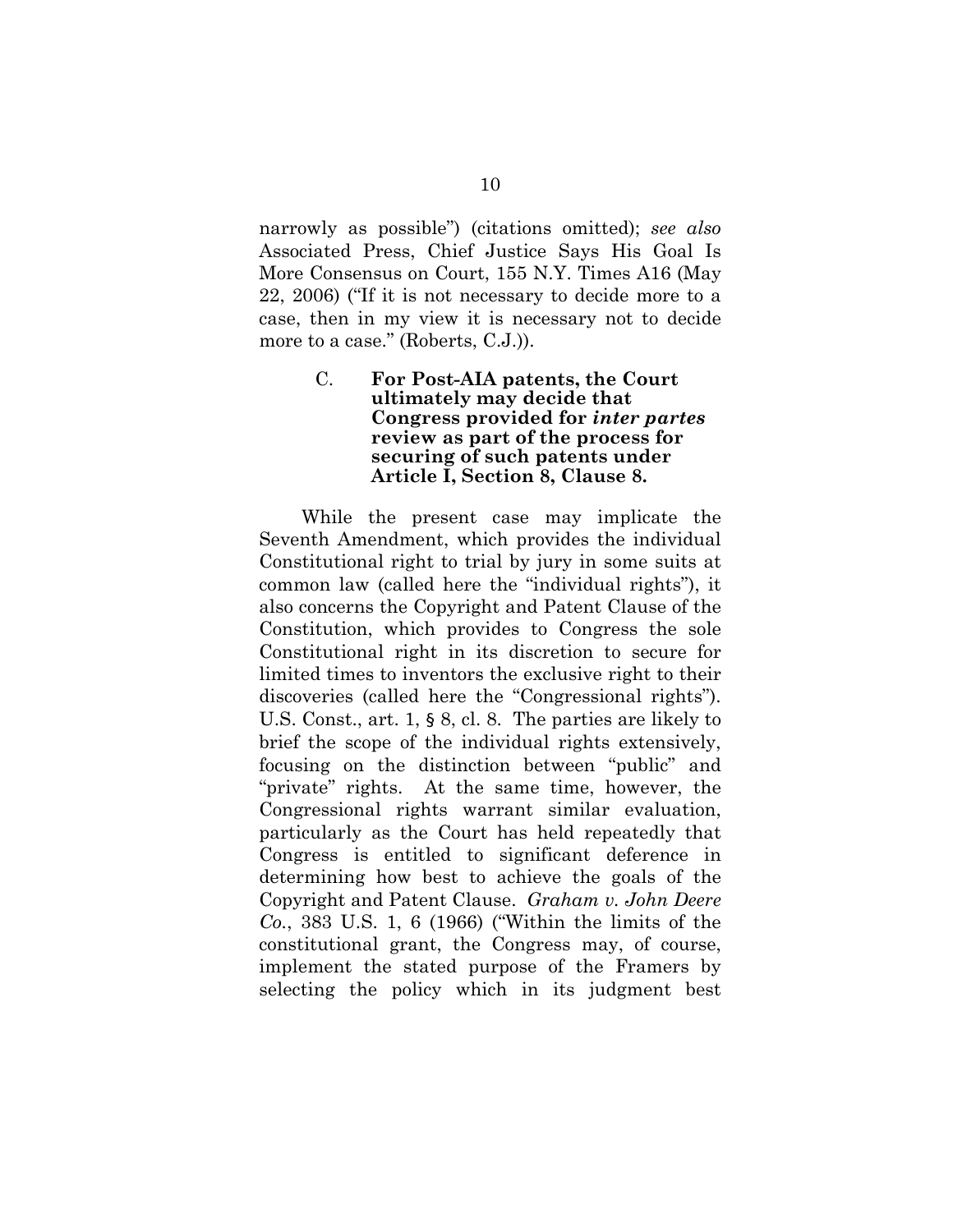effectuates the constitutional aim."); *Bonito Boats, Inc. v. Thunder Craft Boats, Inc.*, 489 U.S. 141, 168 (1989) ("It is for Congress to determine if the present system of design and utility patents is ineffectual in promoting the useful arts…."); *Sony Corp. of Am. v. Universal City Studios, Inc.*, 464 U.S. 417, 429 (1984) ("As the text of the Constitution makes plain, it is Congress that has been assigned the task of defining the scope of the limited monopoly that should be granted to authors or to inventors in order to give the public appropriate access to their work product."; *see also Eldred v. Ashcroft*, 537 U.S. 186, 201 and 212 (2003) ("Because the Clause empowering Congress to confer copyrights also authorizes patents, congressional practice with respect to patents informs our inquiry… We have also stressed, however, that it is generally for Congress, not the courts, to decide how best to pursue the Copyright Clause's objectives."); *United States v. Paramount Pictures*, 334 U.S. 131, 158 (1948) ("The copyright law, like the patent statute, makes reward to the owner a secondary consideration. … The sole interest of the United States and the primary object in conferring the monopoly lie in the general benefits derived by the public from the labors of authors." (internal quotation omitted)).

The real questions of the case then may be how to harmonize these two sets of rights, the individual rights and the Congressional rights, in the context of *inter partes* reviews.

Specifically, the questions may involve (a) where within the life of a patent issued after the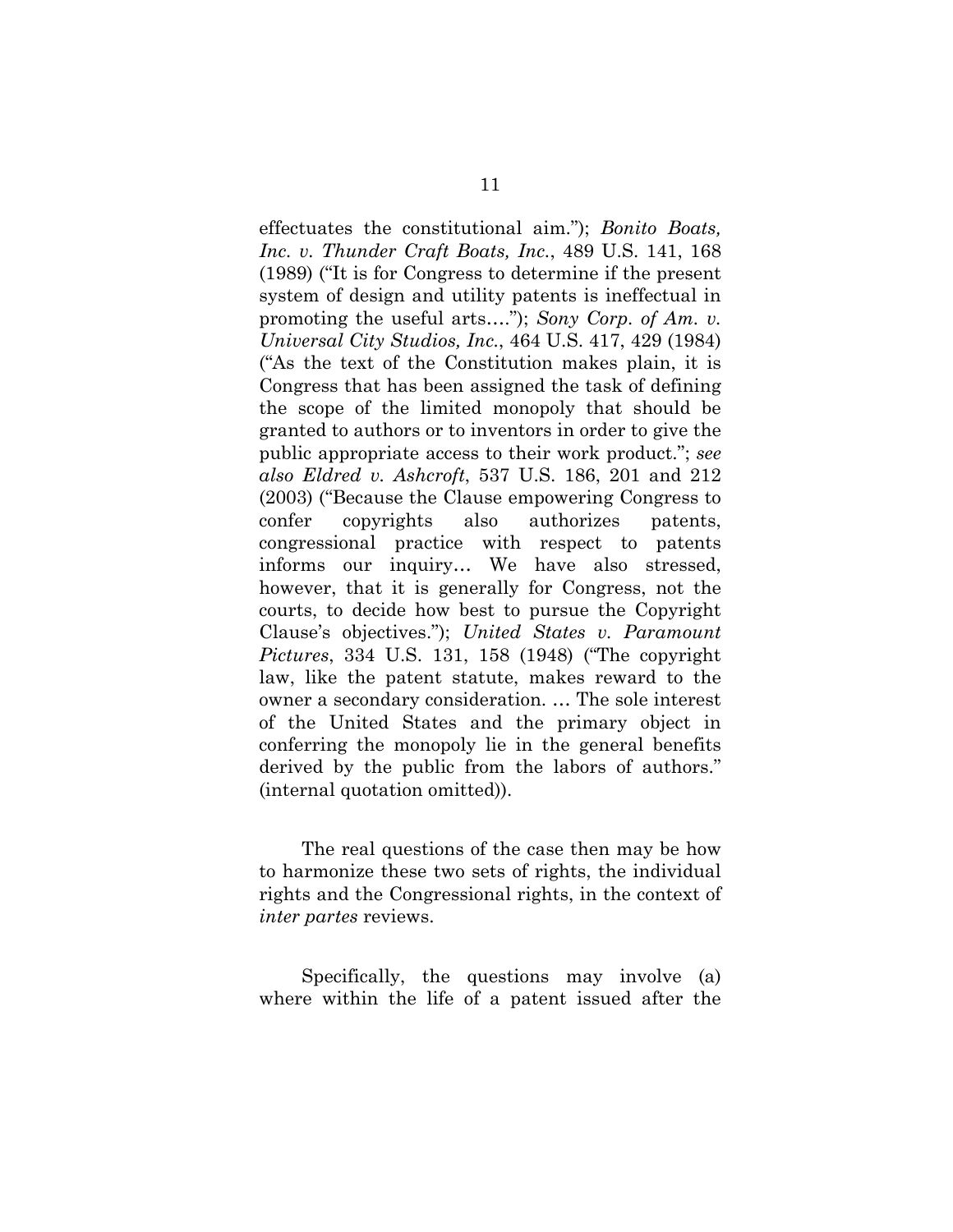September 16, 2012, effective date of *inter partes* review do the individual rights begin and reach their full measure, (b) where the Congressional rights end in part and, if anywhere, in full, and (c) whether *inter partes* reviews can constitutionally co-exist at the same time and in the same life within which the individual rights and the Congressional rights exist, in their respective realms.

The demarcation line between parts (a) and (b) is not a bright line, however. Instead, the patent laws expressly establish a scheme in which individual rights and Congressional rights overlap, i.e., in which patent applicants have accrued rights in their inventions while still being subject to a multitude of procedural and substantive requirements. For example, 35 U.S.C. § 154(d) grants provisional rights to applicants as of the date of publication of their patent applications, even though those applications still must comply with the requirements of 35 U.S.C. § 101, *et seq*., and 37 C.F.R. 1.1, *et seq*. Thus, Congress can impose future restrictions on patent applications, even after individual rights have begun to accrue with respect to those applications.

Whether that ability continues after a patent issues may turn on the private right/public right distinction we expect the parties to address. At the same time, issues of fairness and retroactivity may come into play with regard to the patent in suit, because it is part of the Pre-AIA Patents that issued prior to the effective date of the AIA's IPR provisions. *See Eldred v. Ashcroft*, 537 U.S. 186, 239 (2003)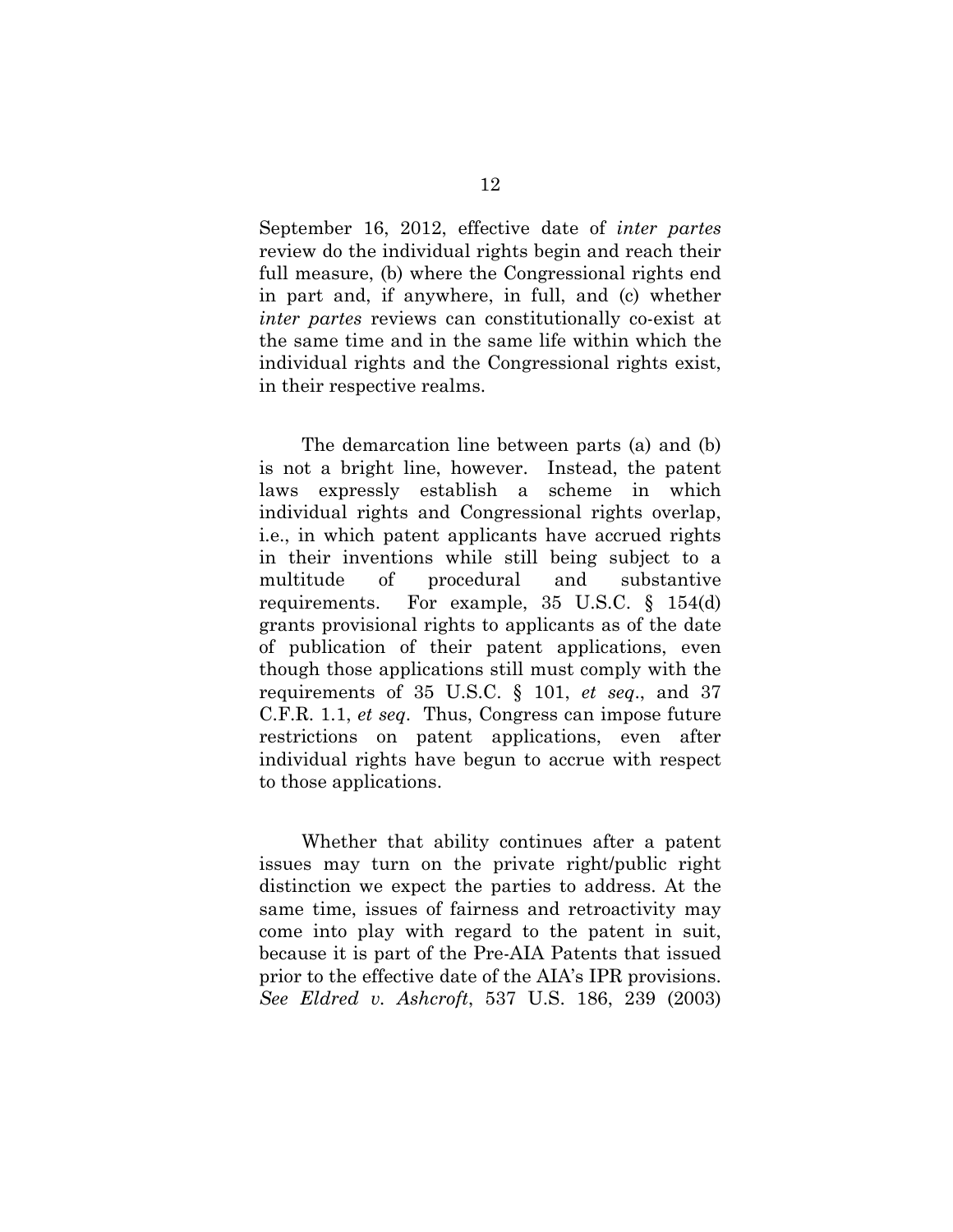("Congress has plenary power to legislate on the subject of patents provided that they do not take away the rights of property in existing patents. The fact that Congress cannot change the bargain between the public and the patentee in a way that disadvantages the patentee is, of course, fully consistent with the view that it cannot enlarge the patent monopoly to the detriment of the public after a patent has issued." (internal quotation omitted)).

In short, for the Pre-AIA Patents, their respective patent applications were submitted to the USPTO, prosecuted in and examined by that Office, and then issued. All of this was done under pre-AIA rules and with the expectations that the issued patents would be treated under that law for their lifetime. The AIA changed those rules and law and, accordingly, the expectations after the patenting process had been concluded. This case thus presents the opportunity for the Court to decide whether, for the Pre-AIA Patents, Congress has the ability to upset such expectation interests and fairness in light of the Constitutional mandate that Congress must "secure" inventor's rights, not trample them.

No such retroactivity concerns exist for the 1.6 million (and counting) Post-AIA Patents issued after the effective date of the AIA's IPR provisions. Instead, the Court may find that those patents are subject to Congress's "plenary power" to dictate the terms on which those patents will be granted, i.e., the "bargain between the public and the patentee" (and the government) may include as a condition precedent that any issued patent remains subject to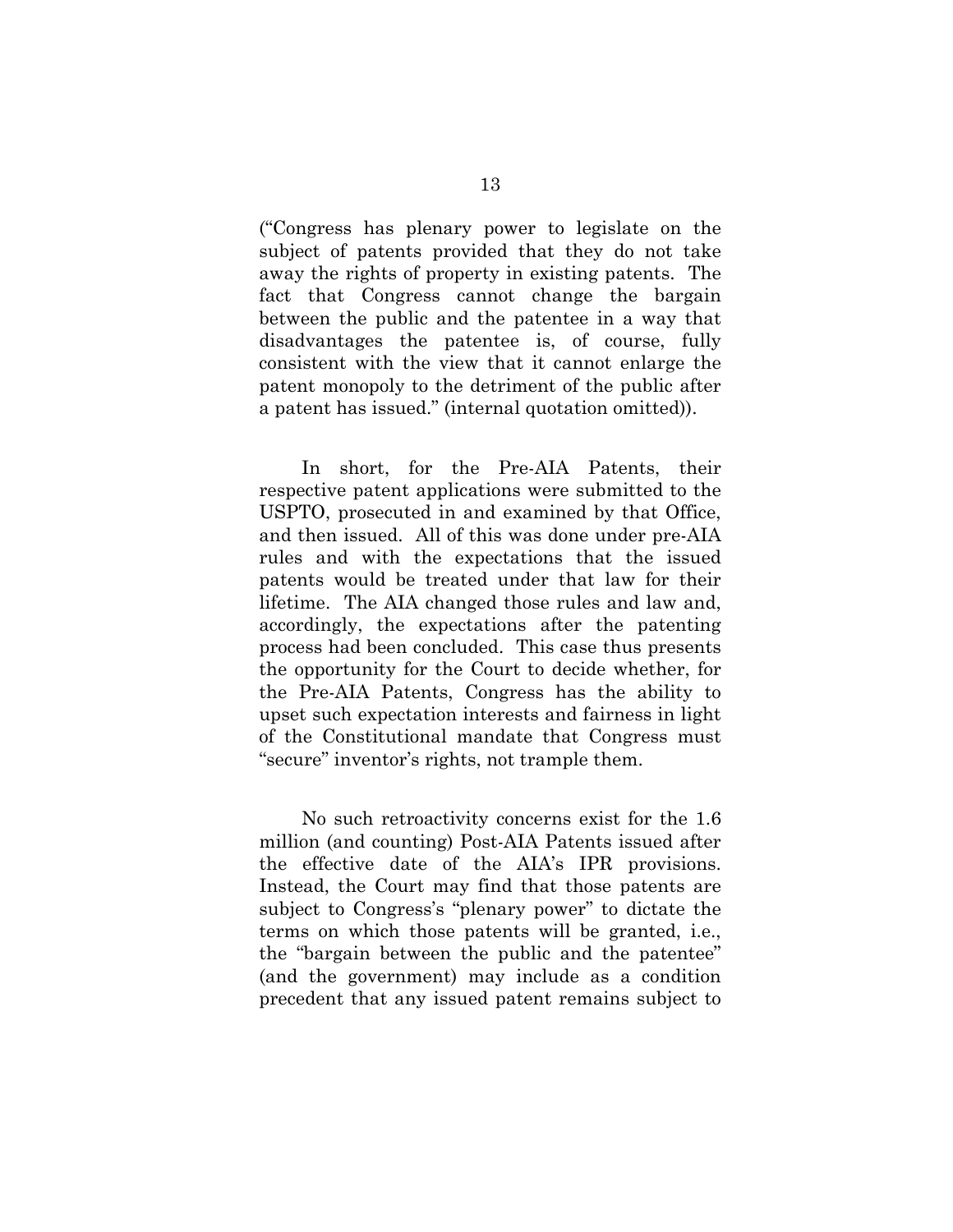the possibility of *inter partes* review. *See id*.; *see also Wheaton v. Peters*, 33 U.S. 591, 592 (1834) ("No one can deny, that where the legislature are about to vest an exclusive right in an author or in an inventor, they have the power to provide the conditions on which such right shall be enjoyed; and that no one can avail himself of such right, who does not substantially comply with the requisites of the law. This principle is familiar as it regards patent rights….").

 Thus, all the Post-AIA Patents issued after September 16, 2012, might be said to have not passed out of Congressional control over their securement processes, because they issued with *inter partes* review in existence and expressly issued subject to *inter partes* review. The Court may find that Congress' plenary power under Article I, Section 8, Clause 8 may extend to permitting such patents to have their claims canceled, confirmed, added to, and amended, as part of the ongoing processes of securing the rights which Congress has chosen to give them.

However, as noted above, this point need not be decided, because it is not presented in this case.

#### IV. **CONCLUSION**

Thus, in the event that the Court holds that *inter partes* review is unconstitutional with regard to the patent in suit, the Court should limit its holding to patents issued prior to the September 16, 2012, effective date of the AIA's *inter partes* review